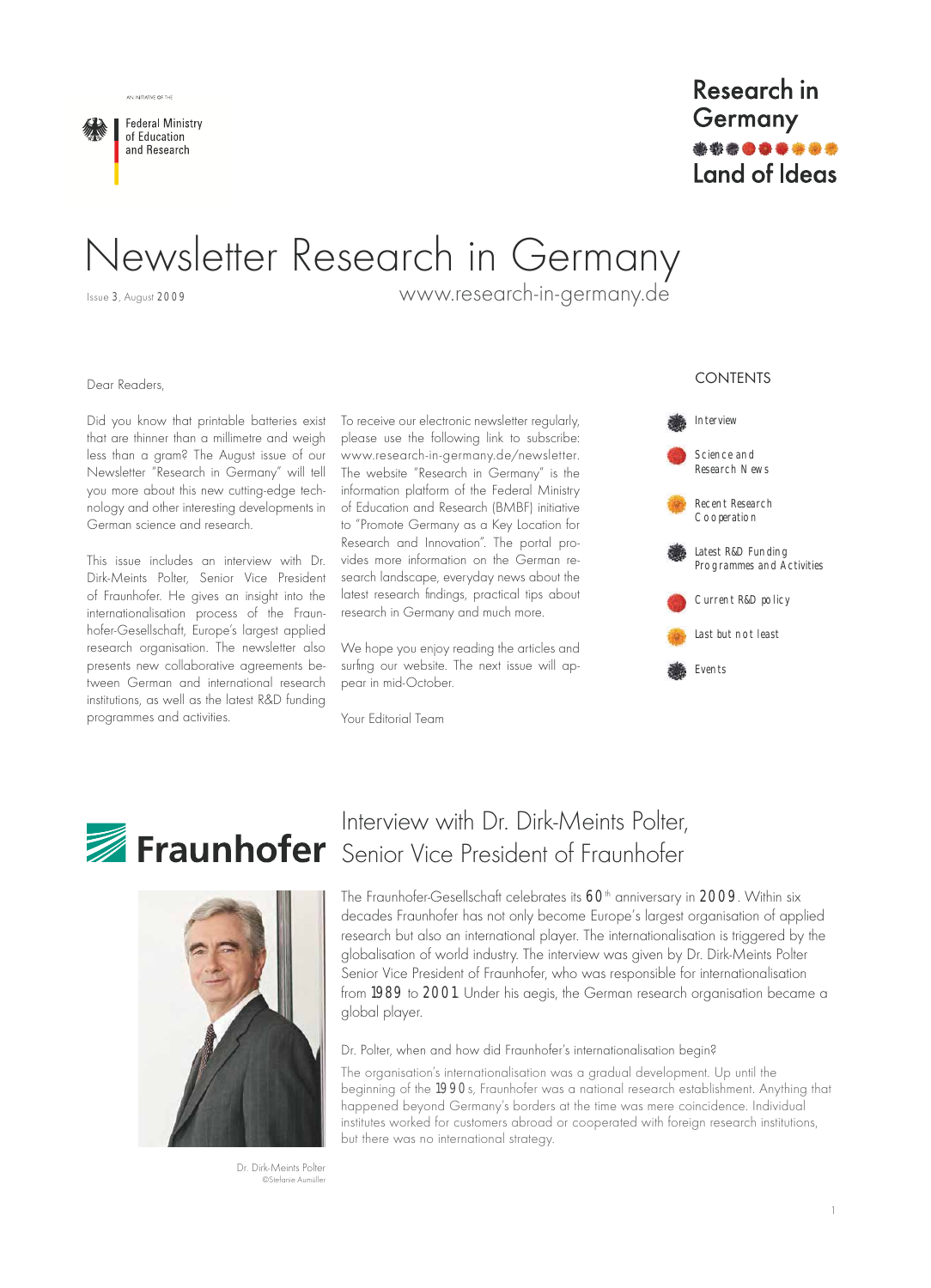#### What has changed in recent years?

A lot has changed in recent years, both politically and in how people think. Companies now see Europe as an extended national frontier, and many have become alobal players. As an organisation for applied research we simply could not afford to ignore this trend. Research collaborations with European partners have become perfectly natural and are supported by government agencies.

The institutes of the Fraunhofer-Gesellschaft make most of their foreign earnings in European countries outside Germany - either directly through contract research or indirectly through projects funded by the European Commission. We are also present worldwide with our Representative Offices, and our institutes collaborate with partners in 50 countries around the world.

#### What prompted Fraunhofer to go international?

We had set our sights on America. In the mid-1990s, the U.S. was seen as the top business and science performer, and many of our institutes wanted to establish a presence there. During that time, we founded numerous centres that were intended to act as satellites for the German parent institutes, forging close links with top research organisations in the U.S., generating expertise and giving staff an opportunity to further their development.

#### Did the effort pay off?

To some extent, yes. The centres developed well. They became more American and also more independent than we initially expected. Today, they are all run by Americans, acquire their own orders and are excellently positioned in the scientific community. Various collaborations have been established with renowned research institutions, such as the Massachusetts Institute of Technology and the John Hopkins, Michigan State and **Boston Universities.** 

#### At around the same time, Fraunhofer opened its first Representative Office in Brussels. What motivated this step?

The opening of the Brussels Office was a response to the increasing importance of the European Commission in Europe's research community. Ever more projects were being awarded in Brussels, so it made sense to send a representative of our own there to lobby for us. The first person we sent was Prof. Ulrich Buller, who is now Senior Vice President

#### Meanwhile, Representative Offices have been set up in the Middle East and in numerous countries in Asia. What is their task?

Unlike the Brussels Office, which only performs lobby work, the Representative Offices in the Middle East and Asia function as extensions of the organisation. Their task is to establish and maintain contacts, set up networks and help the institutes to acquire and handle orders. We have set up such Representative Offices in countries with markets that are important for Fraunhofer, i.e. Japan, China, Korea, Indonesia, Malaysia and the United Arab Emirates. We also have a Senior Advisor in India. All of these countries are many flight hours away from Germany, so it makes sense to have a permanent contact on location who not only speaks the language but is also familiar with the local customs and traditions.

#### Is Fraunhofer on the way to becoming a global player?

We will continue to expand our global reach, and this requires us to be open, interculturally competent and flexible in the way we think. I believe Fraunhofer is well positioned in this respect: We have already gained a lot of experience outside Germany that benefits our customers, we cooperate with research partners in Asia and America, and are monitoring global markets and mapping out our international strategy accordingly. I think this means we are heading in the right direction towards an international future.

Further information: www.fraunhofer.de/en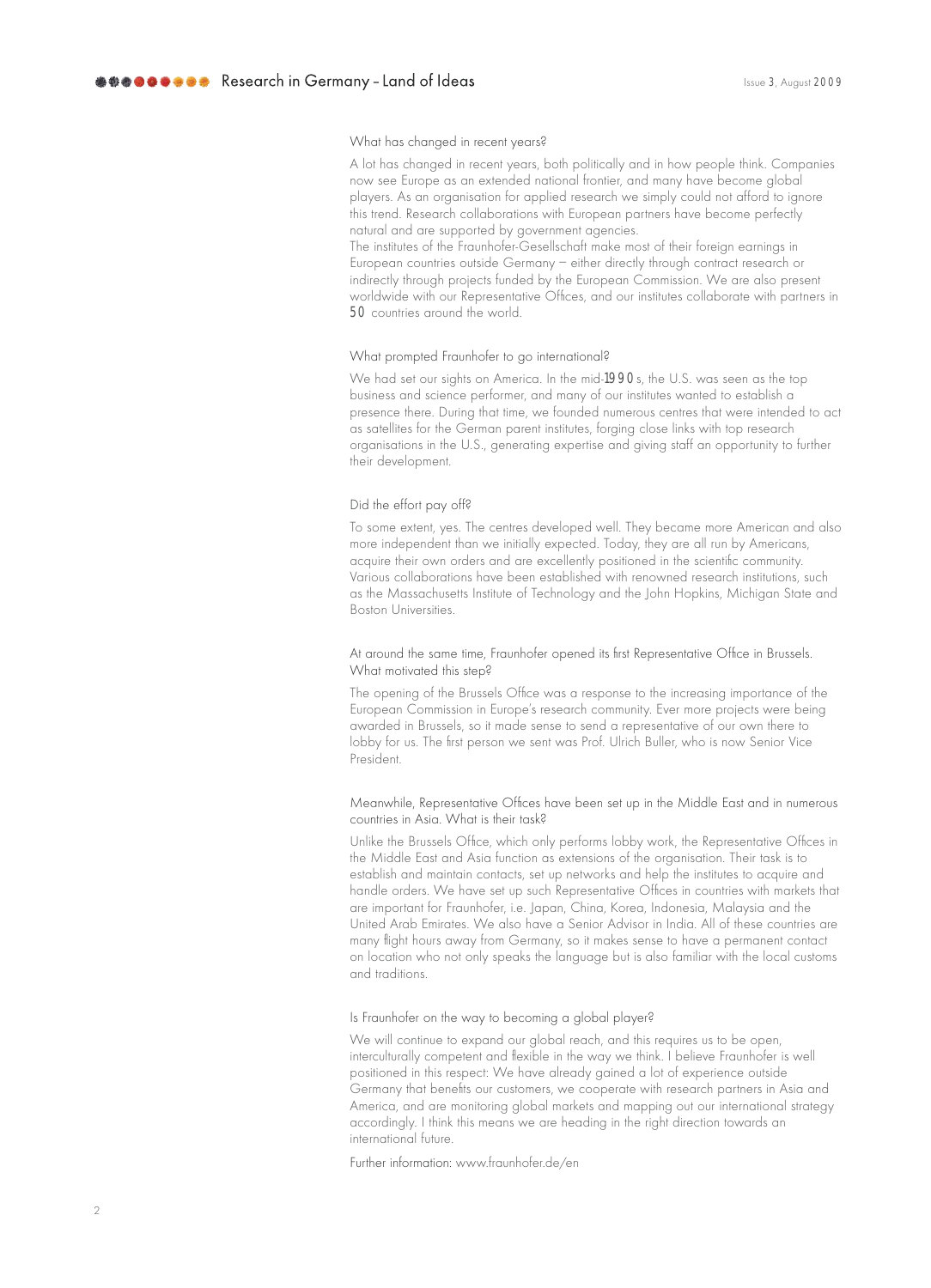Science and Research News

## Printable batteries

Batteries were long bulky and heavy. Now, a new cutting-edge battery is revolutionising the field. It is thinner than a millimetre, weighs less than a gram, and can be produced cost-effectively through a printing process. The printable battery was developed by a research team led by Prof. Dr. Reinhard Baumann of the Fraunhofer Research Institution for Electronic Nano Systems ENAS in Chemnitz together with colleagues from the TU Chemnitz and Menippos GmbH. "Our goal is to mass produce the batteries at a price in the single figure cent range," says Dr. Andreas Willert, group manager at ENAS.

The characteristics of the battery differ significantly from those of conventional batteries. The battery contains no mercury and is in this respect environmentally friendly. Its voltage is 1.5 V, which lies within the normal range. By placing several batteries in a row, voltages of 3 V, 4.5 V and 6 V can also be achieved. The new type of battery is made of various layers: a zinc anode and a manganese cathode, among others. Zinc and manganese react with each another to produce electricity. However, the anode and the cathode layer dissipate gradually during this chemical process. Therefore, the battery is suitable for applications which have a limited life span or a limited power requirement, for instance greeting cards.

Further information: www.fraunhofer.de/en





Printable battery @Fraunhofer/ENAS

Science and Research News

# Developing key technologies for the largest solar power station

The solar-thermal power station Andasol 1, located in the Spanish province  $\blacksquare$ of Granada in Andalusia, was officially inaugurated at the beginning of July 2009. Andasol 1 is presently the world's largest solar power station. Researchers at the German Aerospace Center (Deutsches Zentrum für Luft- und Raumfahrt; DLR) were heavily involved in the development of key technologies and identified the most suitable location with the help of various tools, including satellite data. They did this on behalf of Solar Millennium AG, a project development company. In addition, their measuring methods contributed to the precision design of the parabolic trough collectors.

Andasol 1 delivers climate-compatible power for 200,000 people. This makes it possible to cut annual CO2 emissions by 150,000 tonnes. More than 600 parabolic trough collectors are distributed over a total surface area of about two square kilometres, each of them measuring 150 metres in length and 5.7 metres in width. These mirrors have a total surface area in excess of 500,000 square metres.

A heat accumulator is also located in the centre of this gigantic solar field. Here, two giant tanks, measuring 14 metres in height and 36 metres in diameter, are used to store surplus energy during the midday period with liquid salt. This salt is heated by solar power to temperatures of up to 390 degrees Celsius and this stored heat enables the power station to operate at full power (50 megawatts) for up to 7.5 hours after the Sun has set - a key requirement for the future use of solar power stations. More solar power stations are already in the planning stage.

Further information: www.dlr.de/en



**Deutsches Zentrum** für Luft- und Raumfahrt e.V. in der Helmholtz-Gemeinschaft



Andasol 1: 500 000 square metres of mirror surface capture the sunlight CSolar Millenium AG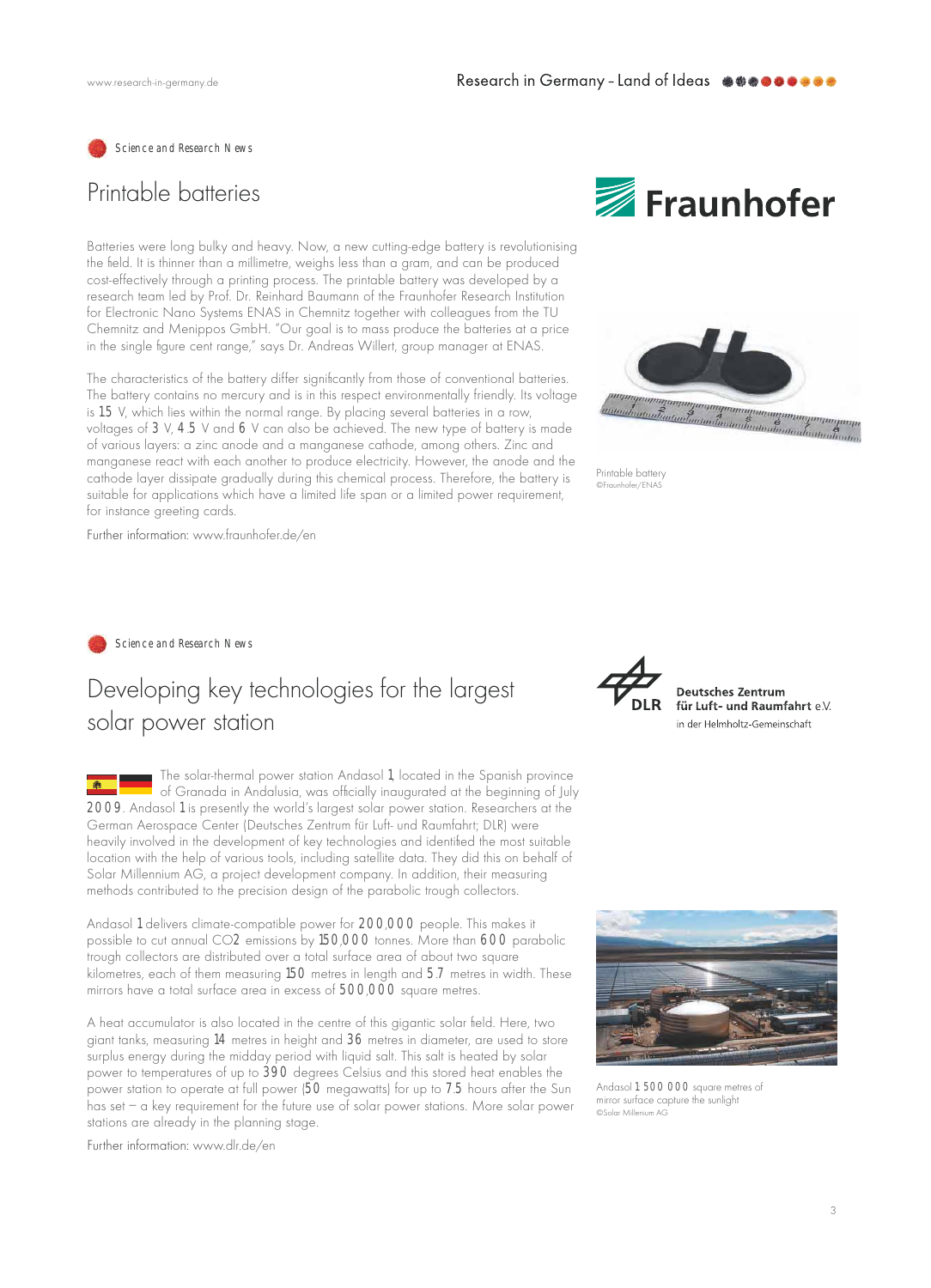

# DIEG

# Research Cooperation with Taiwan: New DFG Funding Instrument

The Deutsche Forschungsgemeinschaft (DFG, German Research Foundation) would like to intensify cooperation between researchers from Taiwan and Germany. For this purpose, the funding instruments of the DFG and its Taiwanese partner organisation, the National Science Council (NSC), are to be even better coordinated with one another and their interactions optimised. The objective is to find simpler means by which the existing potential of both countries can, in the future, be transferred into excellent research and synergy effects more visibly utilised.

The DFG has cooperated closely with the Taiwanese NSC since 1987. As a result, the DFG now offers researchers from Germany the opportunity to collaborate with colleagues in Taiwan in all of its programmes. In doing so, it places high value on the early inclusion of young researchers in bilateral projects, especially through joint International Research Training Groups, which the DFG funds in collaboration with Taiwan

To simplify the start of a German-Taiwanese cooperation project, the International Affairs Division of the DFG has, since the beginning of 2009, also offered a new funding mechanism for the initiation and intensification of bilateral cooperation. In this programme, applicants wishing to establish or strengthen scientific collaboration with international partners can be funded for a period of one year.

Further information: www.dfg.de/en

Recent Research Cooperation



## German-Egyptian Science Year: 19 German-Egyptian research projects launched

The Egyptian Science and Technology Development Fund (STDF) and the German International Bureau (IB) of the Federal Ministry of Education and Research (BMBF) launched 19 joint applied research projects in May 2009. The projects will be financed by the "German-Egyptian Research Fund" (GERF) over two years.

At the end of the German Egyptian Year of Science and Technology in 2007, the Egyptian Minister of Higher Education and Scientific Research, Hany Helal, and the German Federal Minister of Education and Research, Prof. Dr. Annette Schavan, signed an agreement on the establishment of a joint research fund worth 600,000 euros per year. The initiative aims to strengthen bilateral research cooperation between the two countries. The fund is designed to support bilateral teams and so contribute towards ensuring that research results are translated into applications.

A total of 90 high-quality project proposals from various disciplines were submitted, and therefore both ministers agreed to increase the fund up to 2 million euros per year. Proposals in all fields of science, covering most of the priority areas of the Science Year, were encouraged, with a special interest expressed by the Egyptian side in the areas of wind energy, agriculture and biotechnology. GERF's second call for proposals will be announced in early 2010.

Further information: www.yearofscience.org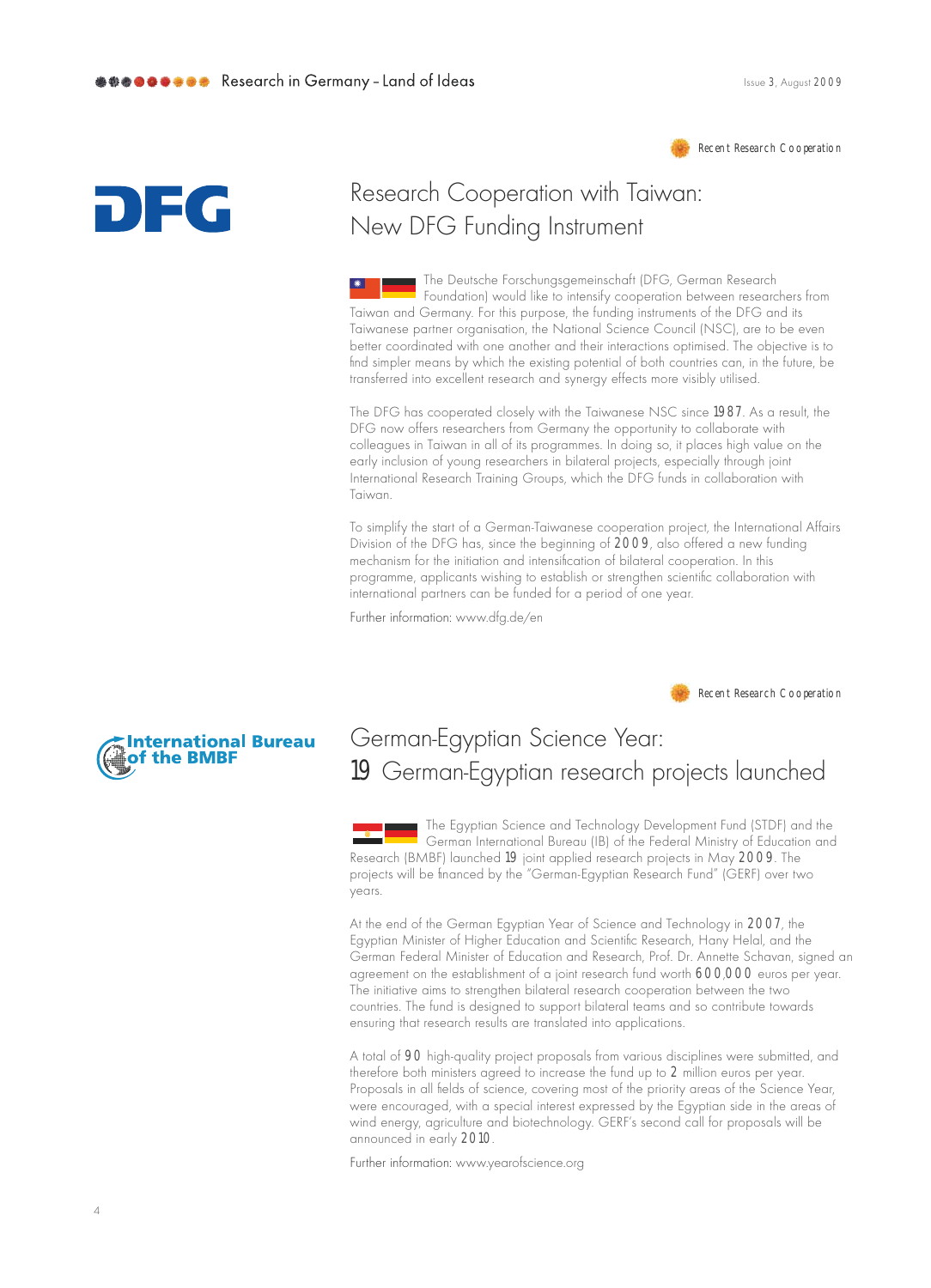Latest R&D Funding Programmes and Activities

# New Form of Collaboration between University and Research Institution

German Federal Minister of Education and Research, Prof. Dr. Annette Schavan, and Baden-Württemberg Science Minister, Prof. Peter Frankenberg, signed the administrative agreement on the merger between the Forschungszentrum Karlsruhe and the Universität Karlsruhe to establish the "Karlsruhe Institute of Technology" (KIT) on 30 July 2009. KIT marks the creation of a completely new form of collaboration between university and research institution, with which it aims to head the world league of research institutions. It is the first time that a university and a research institution have merged to form a single institution. KIT has some 8,000 staff members and an annual budget of around 700 million euros, making it the largest research institution in Germany. KIT has set itself the goal of becoming the leading European centre for energy research.

KIT will be able to plan its scientific priorities in a joint procedure, will jointly appoint professors, and will establish an innovation-friendly administration. "A great opportunity lies in being internationally competitive in the race to recruit young scientists and researchers," said Frankenberg. Many young scientists look for their career paths at foreign centres of science which offer an outstanding working environment and in which they are free to pursue their research. With its thematic focus, its multidisciplinary approach, and its size, KIT offers them globally unique conditions.





Signing of the KIT-Administrative Agreement ്.<br>തM Breid

Further information: www.kit.edu/english

Latest R&D Funding Programmes and Activities

## Five million euros to establish the **IMU** Center of International Health

As one of the winners of the competition "Higher Education Excellence in Development Cooperation" run by the German Academic Exchange Service (DAAD) and the Federal Ministry for Economic Cooperation and Development (BMZ), the LMU Munich and its partner universities will have five million euros at their disposal over the next five years for building up the LMU Center of International Health. The new Center will promote healthcare in developing countries by reinforcing education and research in the health sector. It will focus on the UN Millennium Development Goals, in particular combating life-threatening diseases, reducing child mortality and improving maternal health.

The DAAD and the BMZ supported this competition to reinforce German higher education institutions and partner schools in developing countries in the fields of teaching, research and services as a means to achieving political goals, such as the UN Millennium Development Goals, and mastering other global challenges. Furthermore, the commitment by the German universities to solving global problems will be made visible and will become a driving force for German development cooperation. Alongside the LMU Munich, funding will now be given to another four universities (TU Braunschweig, Cologne University of Applied Sciences, Hohenheim University and Kassel University). These have proven skills in development cooperation in teaching and research and so will be able to produce a coherent future concept on this basis together with the involvement of their partners in the developing countries.

Further information: www.uni-muenchen.de





Prof. Dr. T. Löscher (LMU München) visiting the Jimma University Ethiopia @T Läcchor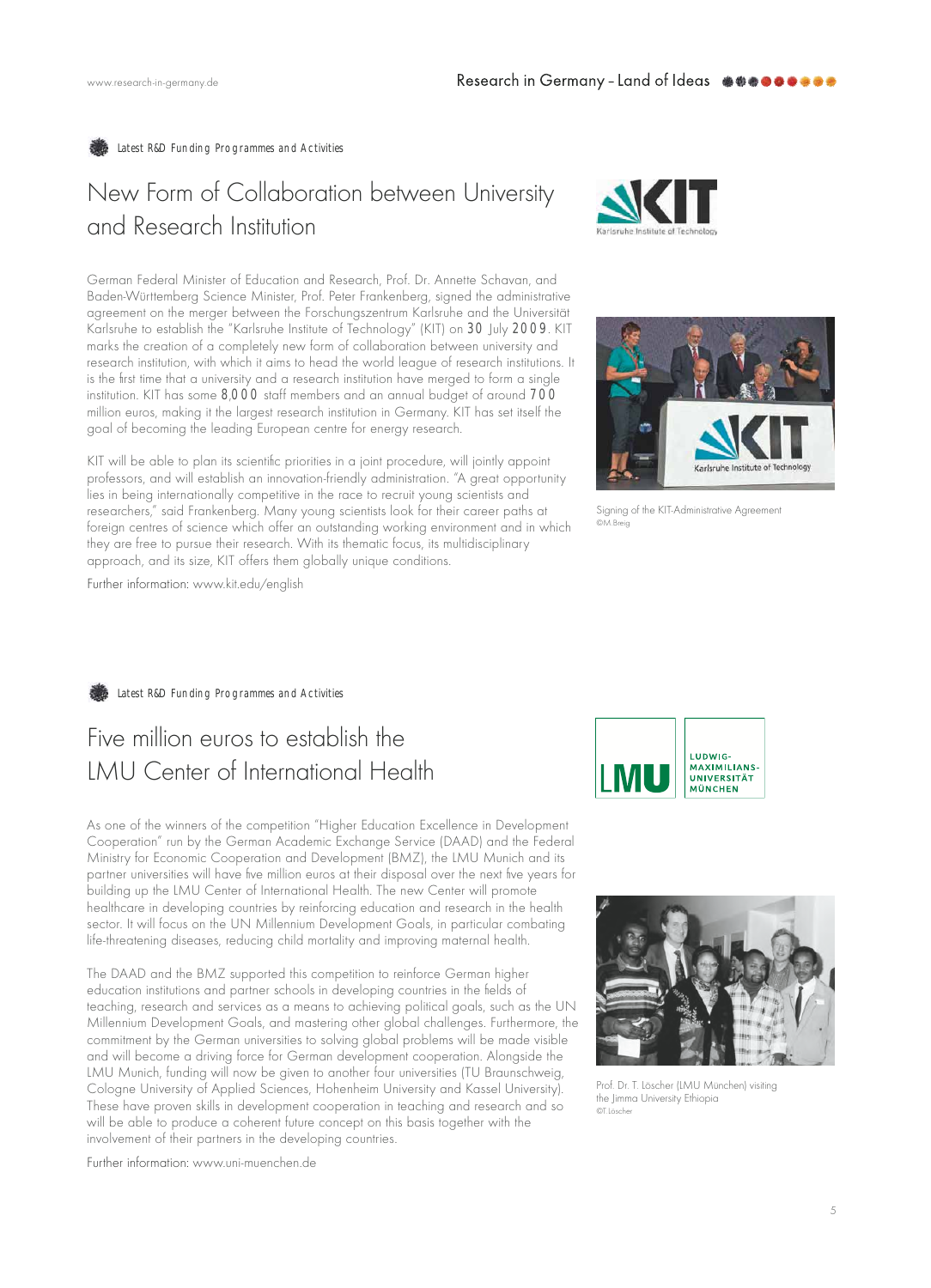Latest R&D Funding Programmes and Activities

# Research in Germany Land of Ideas



Ms. Anandi Iyer, Representative of the BMBF campaign in India ional Bureau of BMBE

# Successful Presentation at Bangalore Bio 2009

As part of the Initiative "India and Germany - Strategic Partners for Innovation" by the Federal Ministry of Education and Research (BMBF), Germany presented itself as a centre of biotech science and industry at the Bangalore Bio Show from 18 to 20 June 2009. The exhibitors - BioRegioN, BIO Mitteldeutschland, Regenerative Medicine Initiative Germany, Verband der Biotechnologie Unternehmen (VBU), IBA GmbH, BIOBASE GmbH, Kompetenznetze Deutschland and the German Academic Exchange Service (DAAD) - presented a comprehensive range of products and developments, extending from infection biology, neurobiology and stem cell biology, via regenerative medicine, TAG-based protein purification rechnologies and biological databases, through to study opportunities in Germany.

Anandi Iyer, Representative of the BMBF campaign in India said, that "though India and Germany have been collaborating for a long time, the relationship lacked a proper framework. This initiative is intended primarily to intensify cooperation between the two countries. We would like to introduce German competence in the field of biotechnology and related fields to our Indian partners so as to encourage mutually beneficial partnerships. We would like the partnerships to be in business, academia and R&D".

In their numerous discussions and talks, the 18 members of the delegation were able to make many new contacts and consolidate existing collaborative agreements. In addition, the excellent stand and its presentation of Germany as a key location of innovation won the Exhibition Award for "Innovation and Design".

Further information: www.research-in-germany.de/india

Current R&D policy



**Federal Ministry** of Education and Research

## Federal Minister Schavan: "Research needs strategic partners abroad"

Under the lead responsibility of the Federal Research Ministry, the German Government has published the first interim report on the Internationalisation Strategy for Science and Research that was adopted in 2008. Federal Research Minister, Prof. Dr. Annette Schavan, drew a positive conclusion of all the measures that had been undertaken so far by all the institutions involved - federal ministries, federal states, organisations from business and industry, science and research. The key points highlighted by Minister Schavan included the Alexander von Humboldt Professorships, which are financed by the Federal Ministry of Education and Research (BMBF) and serve to encourage outstanding international researchers to come to Germany, as well as the distinct increase in the grants and scholarships available to scientists plus the specifically targeted internationalisation of clusters and networks in research.

All the participating institutions saw the strategy as a necessary and appropriate response to globalisation and the challenges of our time, and want to continue to provide support for this. "Together with all the stakeholders and players, we have succeeded in initiating an ongoing and sustainable process, thereby providing the internationalisation of science and research in Germany with fresh impetus and dynamic force," said Schavan.

The Internationalisation Strategy has set four Key Priorities: Strengthening research cooperation with global leaders; International exploitation of innovation potentials; Intensifying cooperation with developing countries in education, research and development on a long-term basis; Assuming international responsibility and mastering global challenges.

Further information: www.bmbf.de/en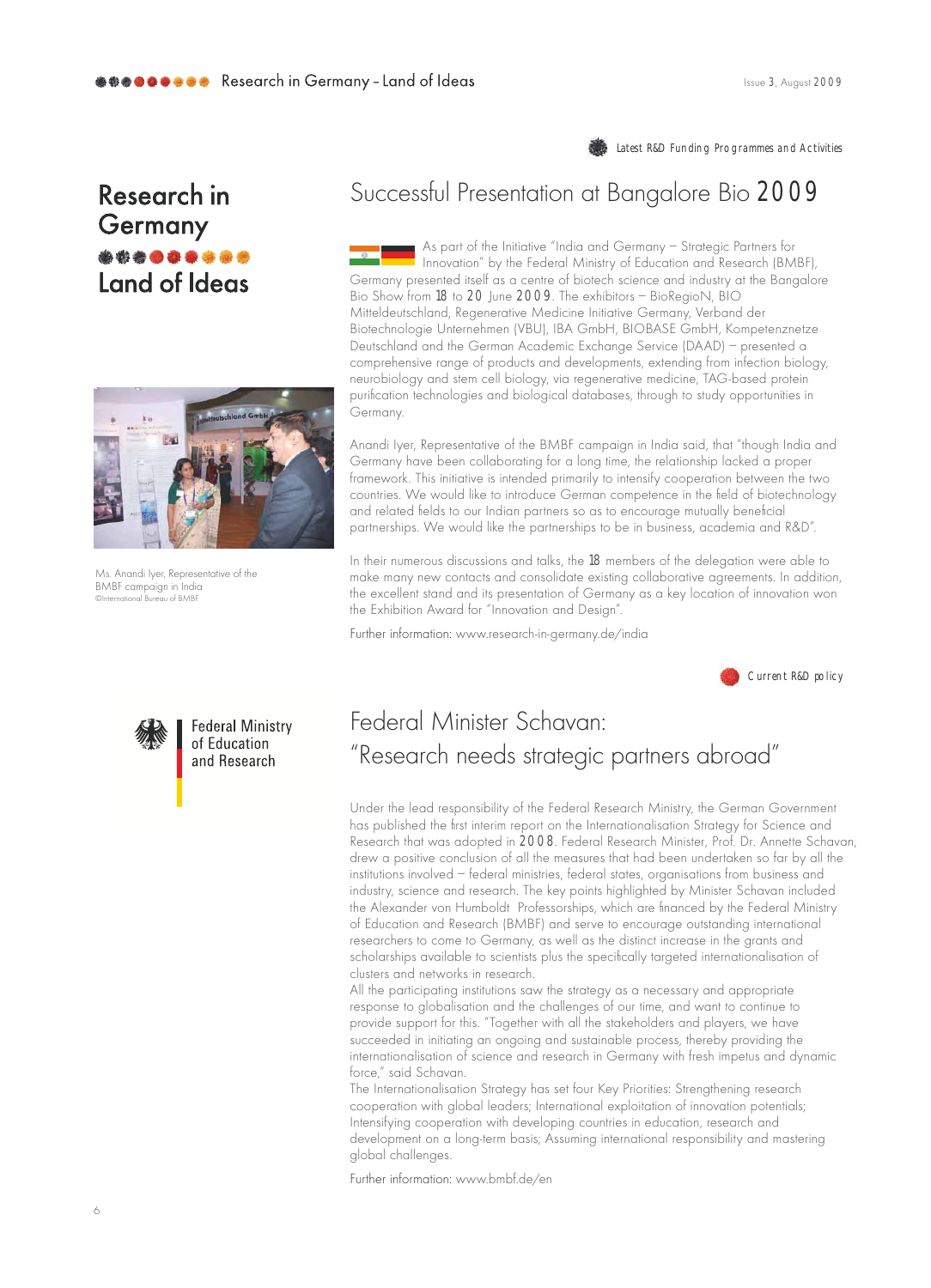

## German R&D networks and clusters to be internationalised

To support the internationalisation of German networks and clusters, the Federal Ministry of Education and Research (BMBF) has launched a new pilot scheme to initiate contacts between German industrial and scientific networks and relevant technical or scientific networks and clusters worldwide. This pilot measure is part of the Federal Government's Strategy for the Internationalisation of Science and Research and contributes towards one of the strategy's main goals: the exploitation of international innovation potentials. Twelve projects have been selected from the fields of environmental technologies/ energy, medical technology, life sciences/biotechnology, transport, materials research, and information and communications technology (ICT). The target countries for network collaboration include France, above all, as well as the United States, Canada, Scandinavia, China and Morocco. At the kick-off event held in Bonn on 10 July 2009, the go-ahead was given for engaging in more intensive, international cluster collaboration. This measure not only opens up access to international markets for its members, including many Small and Medium-sized Enterprises (SMEs). German institutions and companies also profit much more easily from the knowledge created worldwide and can use this technological know-how to optimise their own innovative processes. Furthermore, the international networking and positioning of German networks and clusters will further raise Germany's appeal as a key location for international direct investment. The German Government's strategy to internationalise science and research has created the conditions for further consolidating Germany's position in the global knowledge society and for maintaining its international competitiveness. Besides expanding international research collaboration, the overriding goal is to open up further worldwide innovative potential to strengthen Germany as a centre of innovation and investment.



**Federal Ministry** of Education and Research



Kick Off-Meeting, Bonn July 2009' ational Bureau of BMBI

Further information: www.bmbf.de/en

Last but not least

## The smell of fear does exist

A research group headed by psychologist Prof. Dr. Bettina Pause from the Institute of Experimental Psychology, University of Düsseldorf, has proven that fear can be transmitted between two people via smell. It does not even have to be consciously perceived, proving that humans communicate chemically. Previous to this, such research was only known from the animal world. The smell of somebody else's fear molecules activates the cerebral regions that are responsible for empathy and for recognising states of fear. These regions are the insular cortex, the cingulum and the fusiform cortex. Psychologists took samples of cold sweat from students just before they sat an important university exam. Subjects had to wear cotton pads under their arms for around 15 minutes before the exam. Sweat samples were also taken from the same subjects while they were working up a sweat on gym equipment. These samples were processed and then presented to other subjects through an olfactometer, a device that delivers odour molecules at a constant temperature and flow rate. Subjects in the survey only perceived these odours very weakly. In fact, only half the subjects smelt the odour at all. The subject's brain activity was monitored by an MRI scanner during odour delivery. This highlighted those areas that are activated when subjects faced "fear". These areas handle emotional and social signals, are involved in the process of empathy and specialise in perceiving expressions of fear. By contrast, the presentation of sweat produced by doing sport failed to trigger any measurable responses.

Further information: www.psycho.uni-duesseldorf.de





Proband attached to olfactometer Clnstitute of Experimental Psychology Department of Biological and Social Psychology